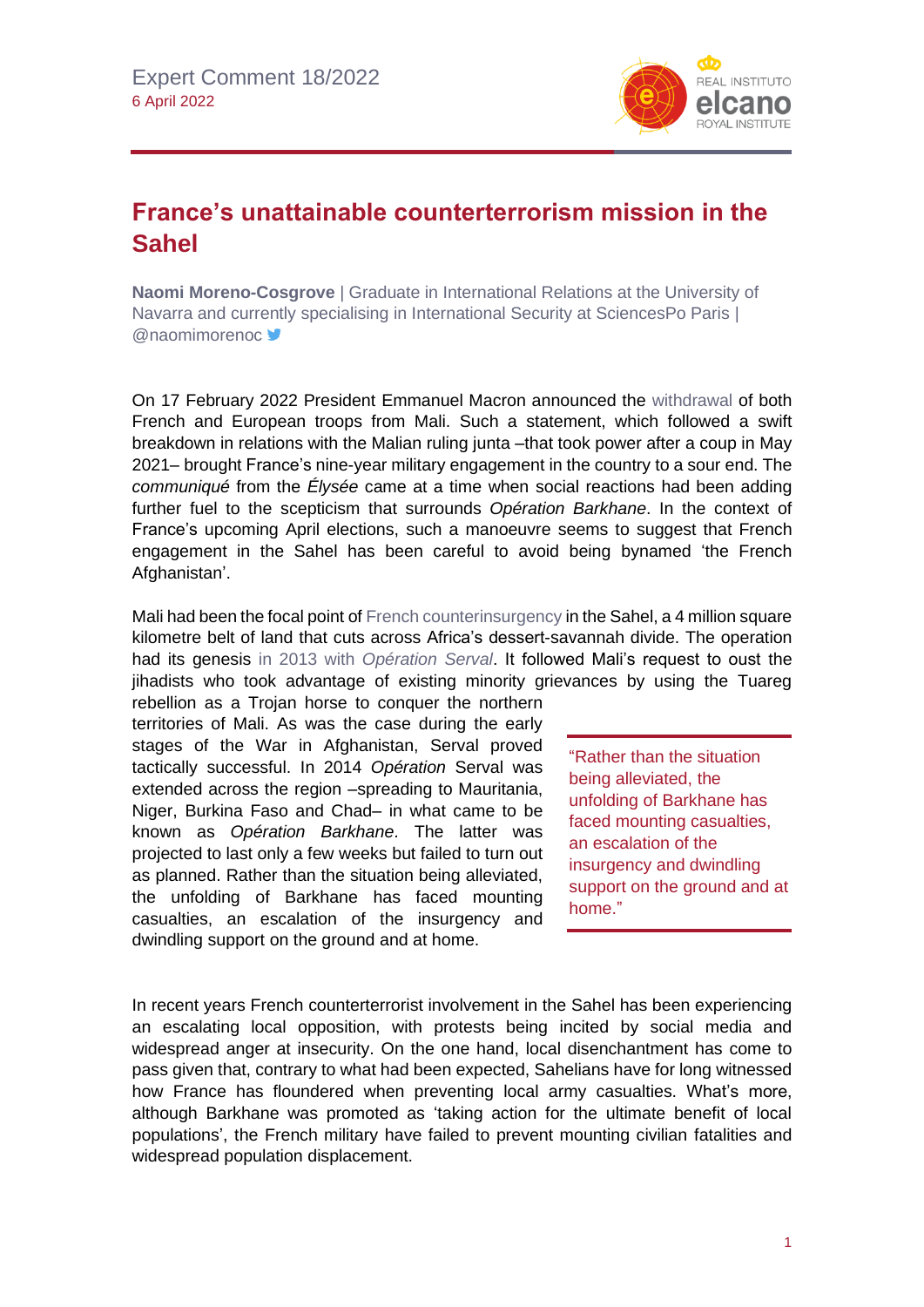The tactical successes of Barkhane –which involve the neutralisation of high-profile jihadists such as Adnan Abu Walid al-Sahraoui, leader of the Islamic State in the Greater Sahara (ISGS), and Abdelmalek Droukel, leader of al-Qaeda in the Islamic Maghreb [\(AQIM\)](https://www.realinstitutoelcano.org/en/commentaries/aqims-existing-and-disrupted-plans-in-and-from-the-sahel/)– have not translated into a success for the mission's overall strategy and have been overshowed by France's inability to reduce violent events in the region. Expanding their scope to local quarrels has enabled jihadist groups –namely ISGS and the Group for the Support of Islam and Muslims (JNIM), al-Qaeda's branch in the region– to [consolidate](https://www.realinstitutoelcano.org/en/analyses/jamaat-nu%e1%b9%a3rat-al-islam-wa-l-muslimin-a-propaganda-analysis-of-al-qaedas-project-for-the-sahel/) their influence, remobilise and gain resources to bolster their action. Moreover, the upended displacement and [humanitarian crisis](https://acleddata.com/2021/06/17/sahel-2021-communal-wars-broken-ceasefires-and-shifting-frontlines/) –accounting for 1.4 million internally displaced persons (IDPs) since 2019– has shown the situation is far from improving. Since 2015 over 23,500 civilians have been killed in Mali, Niger and Burkina Faso, half of which have been reported in the past three years.

Added to the dissonant mutual perceptions that characterised Franco-Malian relations – partly aggravated by Mali's [pro-Russian](https://theconversation.com/rising-instability-in-mali-raises-fears-about-role-of-private-russian-military-group-174634) turn– growing popular anti-French sentiment helped fuel support for the August 2020 and May 2021 coups. The point of no return came about in March 2021 when UN investigators revealed that a [French airstrike](https://www.nytimes.com/2021/03/30/world/africa/mali-wedding-french-airstrike.html) hit a wedding in central Mali earlier that year and killed 19 civilians. In the broader region, irritation about Barkhane peaked in November 2021 when protesters in northern Burkina Faso and western Niger blocked a large French military supply convoy. In the Nigerien city of Tera, French soldiers fired against protesters to free the convoy, killing three and leaving 18 wounded. Furthermore, following the January 2022 [military coup](https://www.reuters.com/world/africa/burkina-faso-appoints-interim-government-after-january-coup-2022-03-06/) in Ouagadougou, images of the thousands of Burkinabés who took to the streets, with many in the crowd waving Russian flags and holding anti-French banners, no longer come as a surprise.

Such a disillusionment has been combined with a shared perception that a ['security](https://www.realinstitutoelcano.org/en/analyses/a-logic-of-its-own-the-external-presence-in-the-sahel/) 

[traffic jam'](https://www.realinstitutoelcano.org/en/analyses/a-logic-of-its-own-the-external-presence-in-the-sahel/) has turned the Sahel into an arena of international security actors with conflicting mandates for intervention. Hence, rather than the situation having improved, it has been aggravated. The myriad interventions –from G5 Sahel and MINUSMA to EU training missions and the latest initiative, [Task Force](https://www.greydynamics.com/task-force-takuba-special-forces-in-the-sahel/#:~:text=Following%20almost%20a%20full%20decade,Task%20Force%20Takuba%20from%20Mali.)  [Takuba–](https://www.greydynamics.com/task-force-takuba-special-forces-in-the-sahel/#:~:text=Following%20almost%20a%20full%20decade,Task%20Force%20Takuba%20from%20Mali.) have further contributed to the jihadist antineocolonial rhetoric exploiting existing grievances among populations. Whilst security actors persistently fail to bring stability to the region, international and, in particular, French intervention, continue to be viewed through the mistrustful eyes of a weary population.

"Whilst security actors persistently fail to bring stability to the region, international and, in particular, French intervention in the region continue to be viewed through the mistrustful eyes of a fatigued population."

The February announcement also came at a time when Macron is heading for the first round of presidential elections on 10 April. As with the 2017 campaign –when he conveyed the idea that French external operations should be reduced in scope and translate into larger international efforts–, French public opinion seems to be playing a part in transforming Barkhane. French military operations abroad continue to be seen in the public eye as a guise for covering up undefined interests –such as securing Areva's [uranium in Niger–](https://www.reuters.com/article/us-mali-rebels-niger-areva-idUSBRE90N0OD20130124) by collaborating with authoritarian regimes. Furthermore, in a context